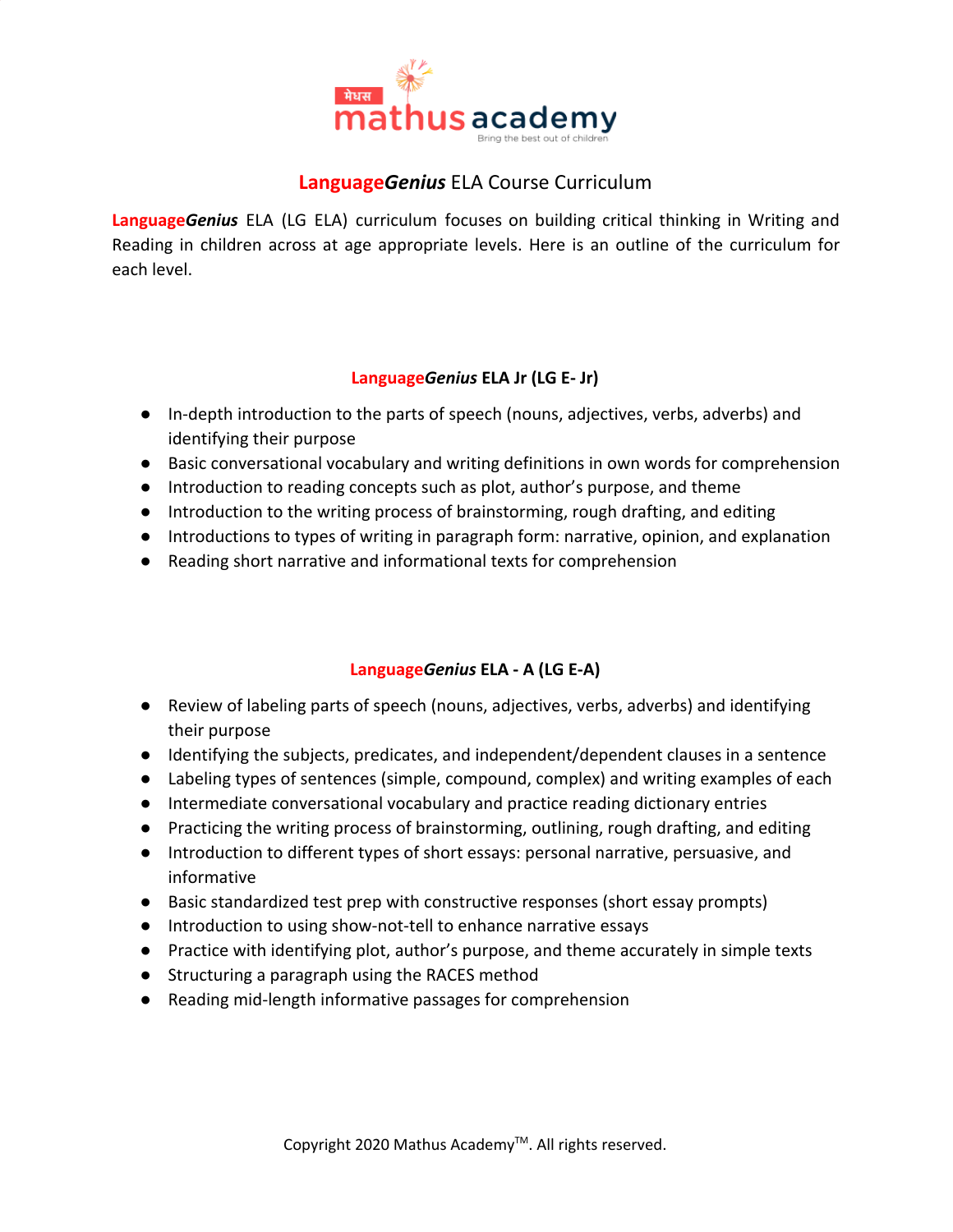

#### **Language***Genius* **ELA - B (LG E-B)**

- Review of labeling parts of speech (nouns, adjectives, helping verbs, action verbs, adverbs, prepositions) and identifying their purpose
- Improving sentence structure by rearranging the subjects/objects, predicates, prepositional phrases, and independent/dependent clauses in a sentence
- Labeling types of sentences (simple, compound, complex, compound-complex) and writing examples of each
- Using prefixes and context clues to infer meaning of vocabulary
- Intermediate standardized test prep with constructive responses (short essay prompts)
- Practicing the writing process of brainstorming, outlining, rough drafting, and editing
- Introduction to more essay formats: personal narrative, argumentative, expository informative, fictional narrative, reflection
- Introduction to using figurative language to enhance fictional and personal narratives
- Introduction to elements such as syntax, diction, tone, style, and organization to improve argumentative and informative writing
- Reading longer narrative and informational passages for comprehension

## **Language***Genius* **ELA - C (LG E-C)**

- Review of labeling parts of speech in advanced sentences (nouns, adjectives, helping verbs, action verbs, adverbs, prepositions) and identifying their purpose
- Identifying the subjects/objects, predicates, prepositional phrases, and independent/dependent clauses in advanced sentences
- Writing sentences given constraints (simple, compound, complex, compound-complex) and transforming those into different types
- Using Greek and Latin prefixes to infer meaning of vocabulary
- Practicing the writing process of brainstorming, outlining, rough drafting, and editing
- Advancement in essay writing: narrative, persuasive, expository informative, problem-solution informative, literary analysis
- Using show-not-tell, imagery, and figurative language to enhance fictional and personal narratives
- Using elements such as syntax, diction, tone, style, and organization to improve argumentative and informative writing
- Introduction to using appeals to ethos, pathos, and logos to build an argument
- Introduction to methods of annotating poetry, fiction, historical texts, and articles for comprehension
- Reading longer literary texts and argumentative articles for comprehension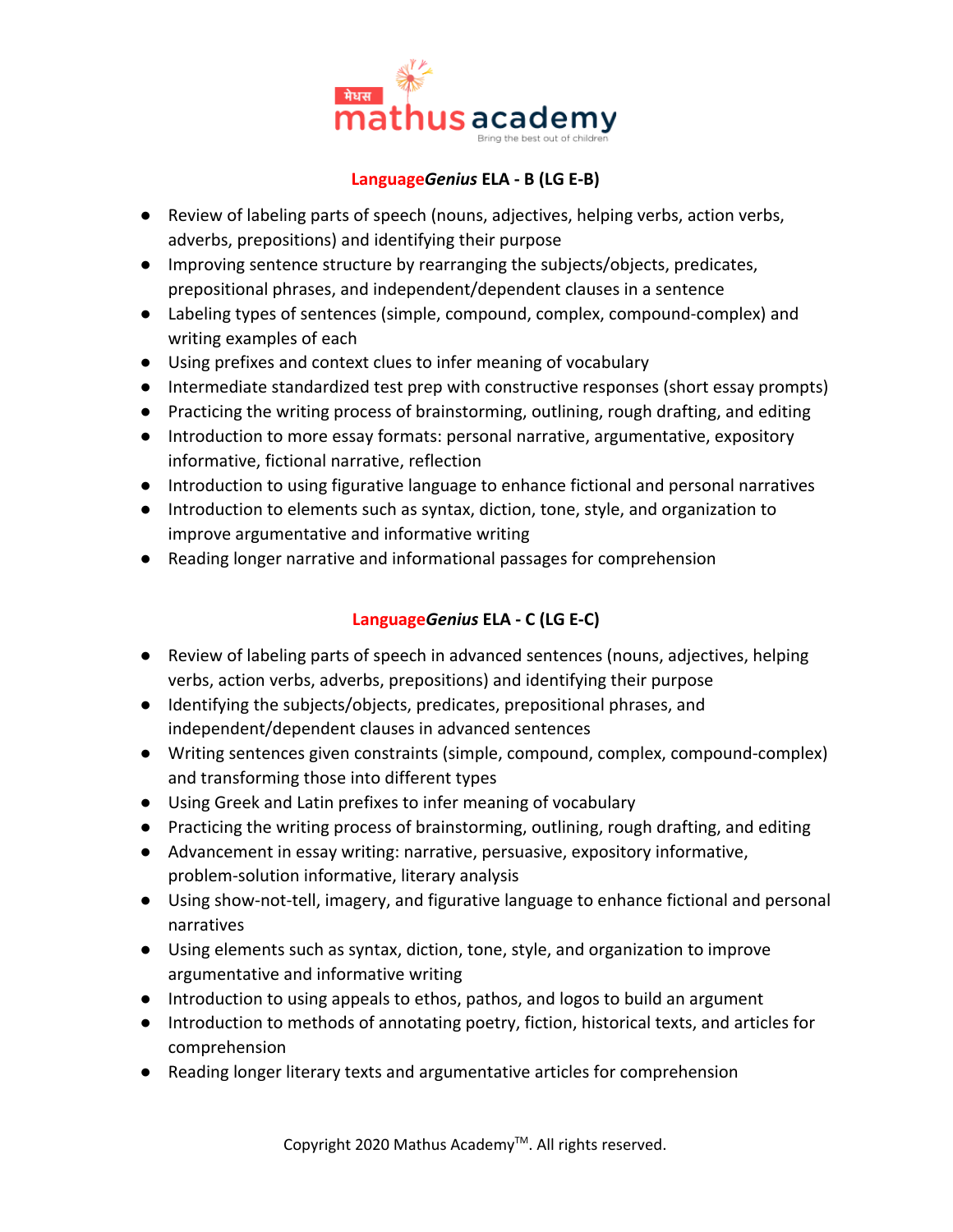

#### **Language***Genius* **ELA - D (LG E-D)**

- Review of labeling parts of speech in advanced sentences (nouns, adjectives, helping verbs, action verbs, adverbs, prepositions) and identifying their purpose
- Identifying the subjects/objects, predicates, prepositional phrases, and independent/dependent clauses in advanced sentences
- Writing sentences given constraints (simple, compound, complex, compound-complex) and transforming those into different types
- Using Greek and Latin prefixes to infer meaning of vocabulary along with learning commonly encountered vocabulary on SAT, ACT, PSAT, AP, IB Exams
- Writing arguments to support claims in analysis using valid reasoning, sufficient evidence, and well established organization. (Builds on ethos, pathos, and logos learned in ELA-C)
- Introducing research essays and comparing them to argumentative essays
- Enhancing narrative and expository/informative writing by choosing precise language, establishing one or multiple viewpoints, and understanding audience
- Developing and strengthening writing by planning, revising, editing, and rewriting
- Analyzing poetry and writing poetry
- Standalone lessons in mythology, standardized test constructed responses, and more
- Reading and analyzing higher level passages from eighteenth-, nineteenth-, and early-twentieth century foundational works of American Literature